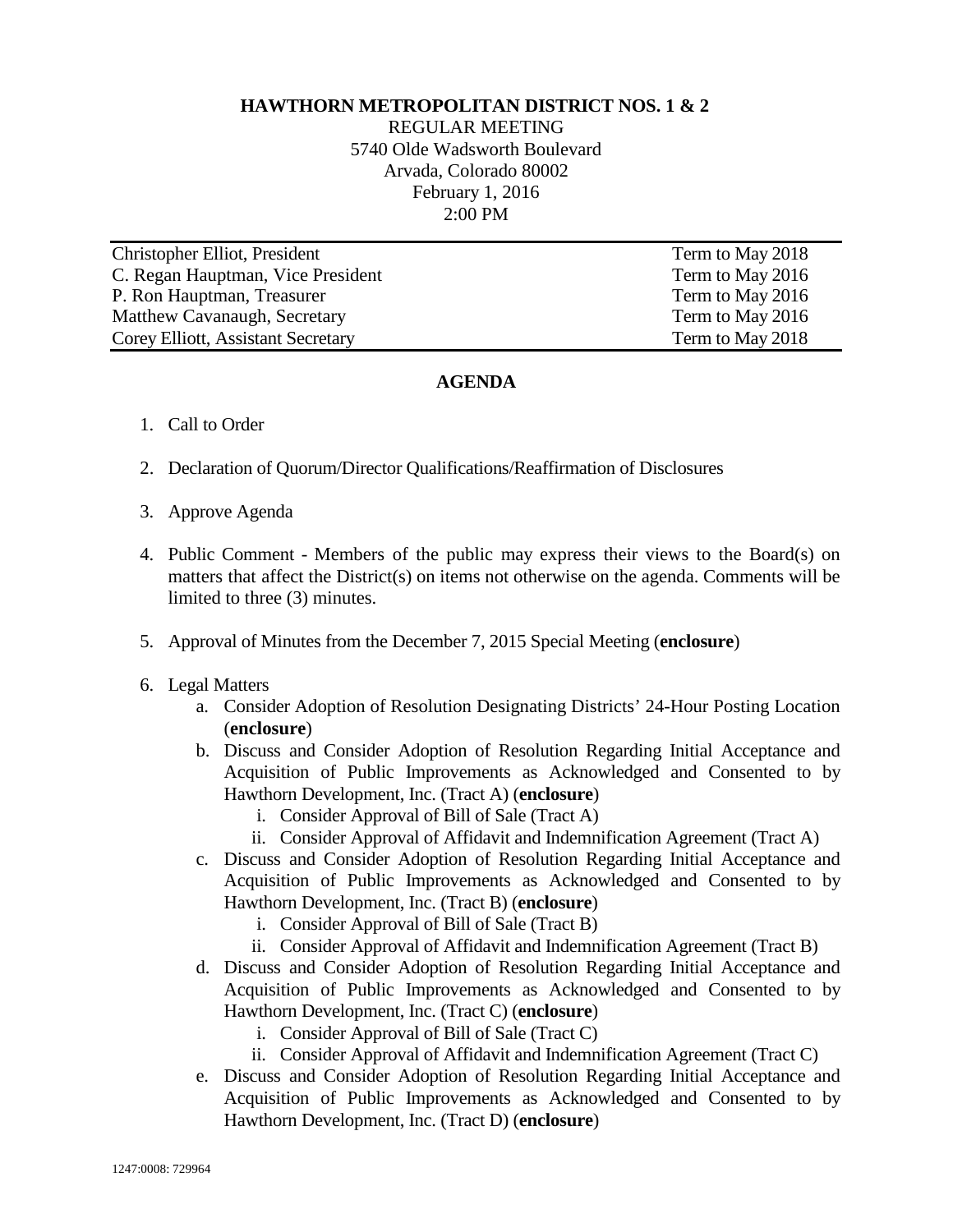- i. Consider Approval of Bill of Sale (Tract D)
- ii. Consider Approval of Special Warranty Deed from Lennar Colorado, LLC (Tract D)
- iii. Consider Approval of Affidavit and Indemnification Agreement (Tract D)
- f. Discuss and Consider Adoption of Resolution Regarding Initial Acceptance and Acquisition of Public Improvements as Acknowledged and Consented to by Hawthorn Development, Inc. (Tract E) (**enclosure**)
	- i. Consider Approval of Bill of Sale (Tract E)
	- ii. Consider Approval of Special Warranty Deed from Lennar Colorado, LLC (Tract E)
	- iii. Consider Approval of Affidavit and Indemnification Agreement (Tract E)
- g. Discuss and Consider Adoption of Resolution Regarding Initial Acceptance and Acquisition of Public Improvements as Acknowledged and Consented to by Hawthorn Development, Inc. (Tract F) (**enclosure**)
	- i. Consider Approval of Bill of Sale (Tract F)
	- ii. Consider Approval of Affidavit and Indemnification Agreement (Tract F)
- h. Discuss and Consider Adoption of Resolution Regarding Initial Acceptance and Acquisition of Public Improvements as Acknowledged and Consented to by Hawthorn Development, Inc. (Tract G) (**enclosure**)
	- i. Consider Approval of Bill of Sale (Tract G)
	- ii. Consider Approval of Affidavit and Indemnification Agreement (Tract G)
- i. Discuss and Consider Adoption of Resolution Regarding Initial Acceptance and Acquisition of Public Improvements as Acknowledged and Consented to by Hawthorn Development, Inc. (Tract H) (**enclosure**)
	- i. Consider Approval of Bill of Sale (Tract H)
	- ii. Consider Approval of Special Warranty Deed from Lennar Colorado, LLC (Tract H)
	- iii. Consider Approval of Affidavit and Indemnification Agreement (Tract H)
- j. Discuss and Consider Adoption of Resolution Regarding Initial Acceptance and Acquisition of Public Improvements as Acknowledged and Consented to by Hawthorn Development, Inc. (Tract I) (**enclosure**)
	- i. Consider Approval of Bill of Sale (Tract I)
	- ii. Consider Approval of Special Warranty Deed from Lennar Colorado, LLC (Tract I)
	- iii. Consider Approval of Affidavit and Indemnification Agreement (Tract I)
- k. Discuss and Consider Adoption of Resolution Regarding Initial Acceptance and Acquisition of Public Improvements as Acknowledged and Consented to by Hawthorn Development, Inc. (Tract J) (**enclosure**)
	- i. Consider Approval of Bill of Sale (Tract J)
	- ii. Consider Approval of Special Warranty Deed from Lennar Colorado, LLC (Tract J)
	- iii. Consider Approval of Affidavit and Indemnification Agreement (Tract J)
- l. Discuss and Consider Adoption of Resolution Regarding Initial Acceptance and Acquisition of Public Improvements as Acknowledged and Consented to by Hawthorn Development, Inc. (Tract K) (**enclosure**)
	- i. Consider Approval of Bill of Sale (Tract K)
	- ii. Consider Approval of Special Warranty Deed from Lennar Colorado, LLC (Tract K)
	- iii. Consider Approval of Affidavit and Indemnification Agreement (Tract K)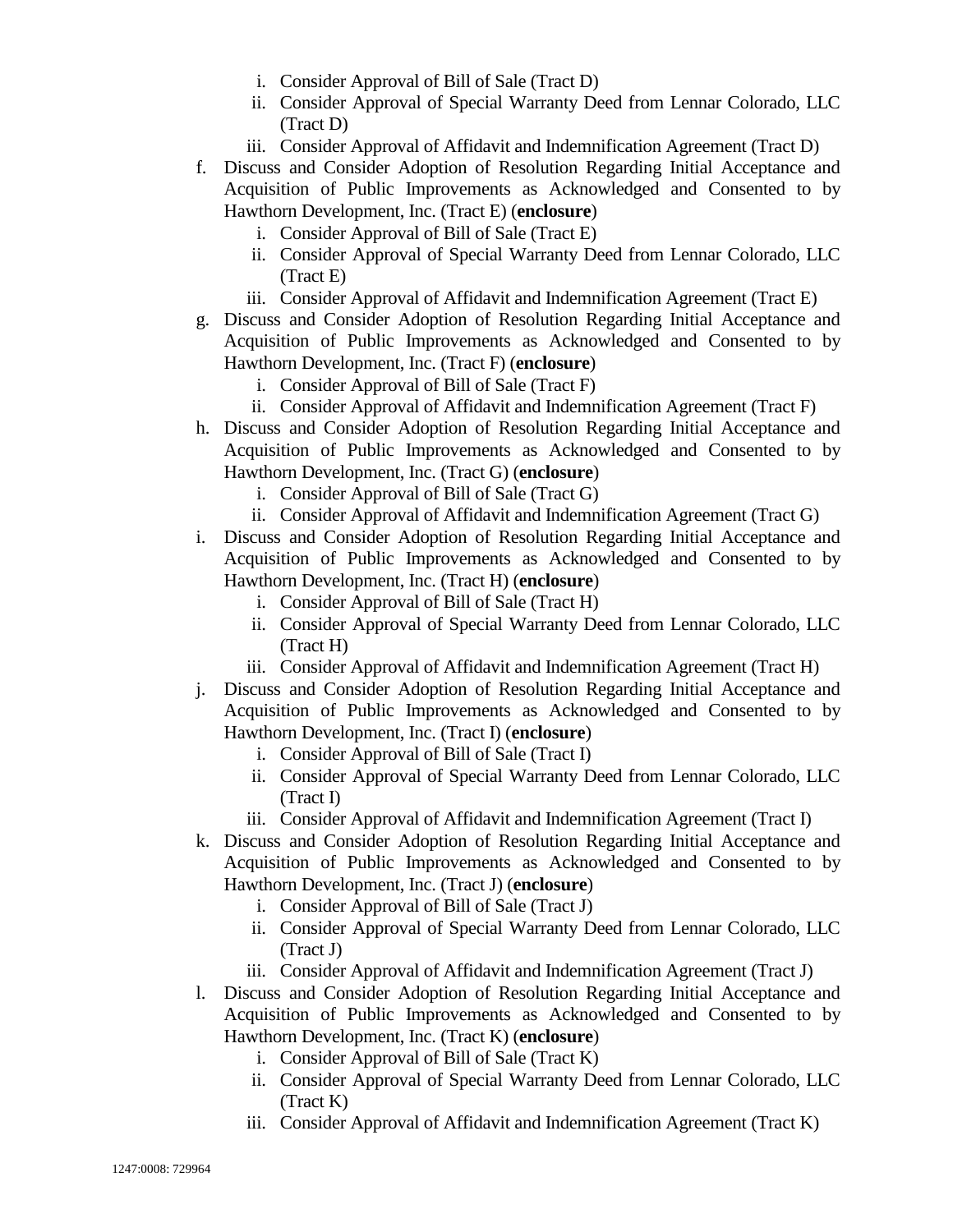- m. Discuss and Consider Adoption of Resolution Regarding Initial Acceptance and Acquisition of Public Improvements as Acknowledged and Consented to by Hawthorn Development, Inc. (Tract L) (**enclosure**)
	- i. Consider Approval of Bill of Sale (Tract L)
	- ii. Consider Approval of Special Warranty Deed from Lennar Colorado, LLC (Tract L)
	- iii. Consider Approval of Affidavit and Indemnification Agreement (Tract L)
- n. Discuss and Consider Adoption of Resolution Regarding Initial Acceptance and Acquisition of Public Improvements as Acknowledged and Consented to by Hawthorn Development, Inc. (Tract M) (**enclosure**)
	- i. Consider Approval of Bill of Sale (Tract M)
	- ii. Consider Approval of Special Warranty Deed from Lennar Colorado, LLC (Tract M)
	- iii. Consider Approval of Affidavit and Indemnification Agreement (Tract M)
- o. Discuss and Consider Adoption of Resolution Regarding Initial Acceptance and Acquisition of Public Improvements as Acknowledged and Consented to by Hawthorn Development, Inc. (Tract N) (**enclosure**)
	- i. Consider Approval of Bill of Sale (Tract N)
	- ii. Consider Approval of Special Warranty Deed from Lennar Colorado, LLC (Tract N)
	- iii. Consider Approval of Affidavit and Indemnification Agreement (Tract N)
- p. Discuss and Consider Assignment and Delegation of Easement Deed (Trail) from District No. 1 to District No. 2 (**enclosure**)
- q. Discuss and Consider Assignment and Delegation of Easement Deed (Drainage) from District No. 1 to District No. 2 (**enclosure**)
- r. Discuss and Consider Assignment of Intergovernmental Agreement between District No. 1 and North Table Mountain Water and Sanitation District dated November 13, 2012 to District No. 2 (**enclosure**)
- s. Discuss and Consider Assignment of Subsurface Groundwater Collection System Maintenance Plan between District No. 1 and Lennar Colorado, LLC dated January 22, 2013 to District No. 2 (**enclosure**)
- t. Discuss and Consider Assignment of Enforcement Authority under Covenants and Restrictions of Hawthorn from Golden Peaks, LLC to District No. 2 (**enclosure**)
- u. Discuss and Consider Repeal of Prior Approval of Independent Contractor Agreement with Metco Landscape, Inc., dated November 3, 2014, for Snow Removal Services
- v. Discuss Landscape Maintenance Agreement with Golden Peaks, LLC
- w. Discuss Residential Improvement Guidelines and Site Restrictions (District No. 2) (**enclosure**)
- x. Discuss and Consider Adoption of Resolution Adopting the Rules and Regulations of District No. 2 (**enclosure**)
- y. Discuss and Consider Adoption of Resolution Regarding Policies, Procedures and Penalties for the Enforcement of the Governing Documents (District No. 2) (**enclosure**)
- 7. Financial Matters
	- a. Unaudited Financial Report/Claims Payable (**enclosures**)
	- b. Other Financial Matters